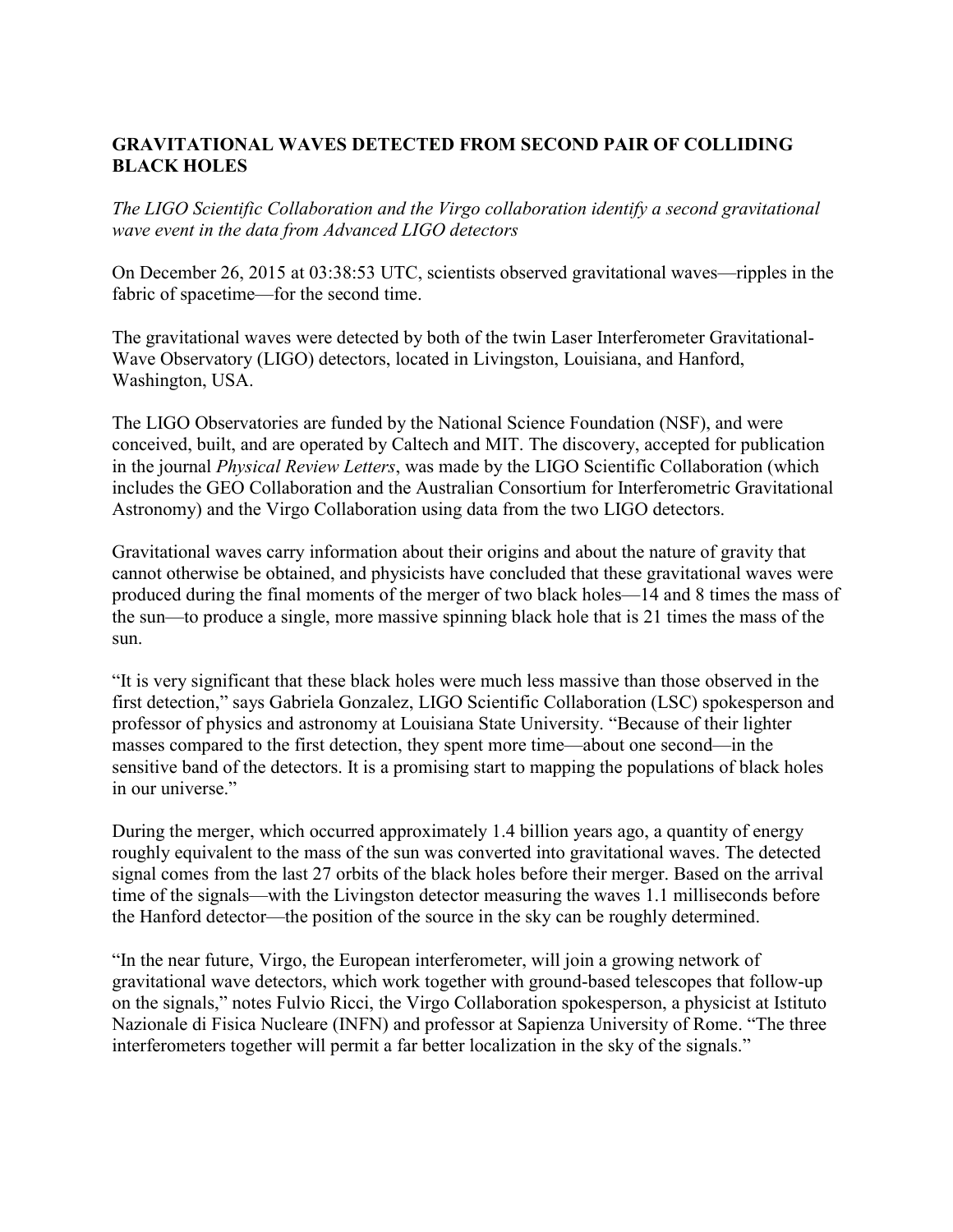The first detection of gravitational waves, announced on February 11, 2016, was a milestone in physics and astronomy; it confirmed a major prediction of Albert Einstein's 1915 general theory of relativity, and marked the beginning of the new field of gravitational-wave astronomy.

The second discovery "has truly put the 'O' for Observatory in LIGO," says Caltech's Albert Lazzarini, deputy director of the LIGO Laboratory. "With detections of two strong events in the four months of our first observing run, we can begin to make predictions about how often we might be hearing gravitational waves in the future. LIGO is bringing us a new way to observe some of the darkest yet most energetic events in our universe."

"We are starting to get a glimpse of the kind of new astrophysical information that can only come from gravitational wave detectors," says MIT's David Shoemaker, who led the Advanced LIGO detector construction program.

Both discoveries were made possible by the enhanced capabilities of Advanced LIGO, a major upgrade that increases the sensitivity of the instruments compared to the first generation LIGO detectors, enabling a large increase in the volume of the universe probed.

"With the advent of Advanced LIGO, we anticipated researchers would eventually succeed at detecting unexpected phenomena, but these two detections thus far have surpassed our expectations," says NSF Director France A. Córdova. "NSF's 40-year investment in this foundational research is already yielding new information about the nature of the dark universe."

Advanced LIGO's next data-taking run will begin this fall. By then, further improvements in detector sensitivity are expected to allow LIGO to reach as much as 1.5 to 2 times more of the volume of the universe. The Virgo detector is expected to join in the latter half of the upcoming observing run.

LIGO research is carried out by the LIGO Scientific Collaboration (LSC), a group of more than 1,000 scientists from universities around the United States and in 14 other countries. More than 90 universities and research institutes in the LSC develop detector technology and analyze data; approximately 250 students are strong contributing members of the collaboration. The LSC detector network includes the LIGO interferometers and the GEO600 detector.

Virgo research is carried out by the Virgo Collaboration, consisting of more than 250 physicists and engineers belonging to 19 different European research groups: 6 from Centre National de la Recherche Scientifique (CNRS) in France; 8 from the Istituto Nazionale di Fisica Nucleare (INFN) in Italy; 2 in The Netherlands with Nikhef; the MTA Wigner RCP in Hungary; the POLGRAW group in Poland and the European Gravitational Observatory (EGO), the laboratory hosting the Virgo detector near Pisa in Italy.

The NSF leads in financial support for Advanced LIGO. Funding organizations in Germany (Max Planck Society), the U.K. (Science and Technology Facilities Council, STFC) and Australia (Australian Research Council) also have made significant commitments to the project.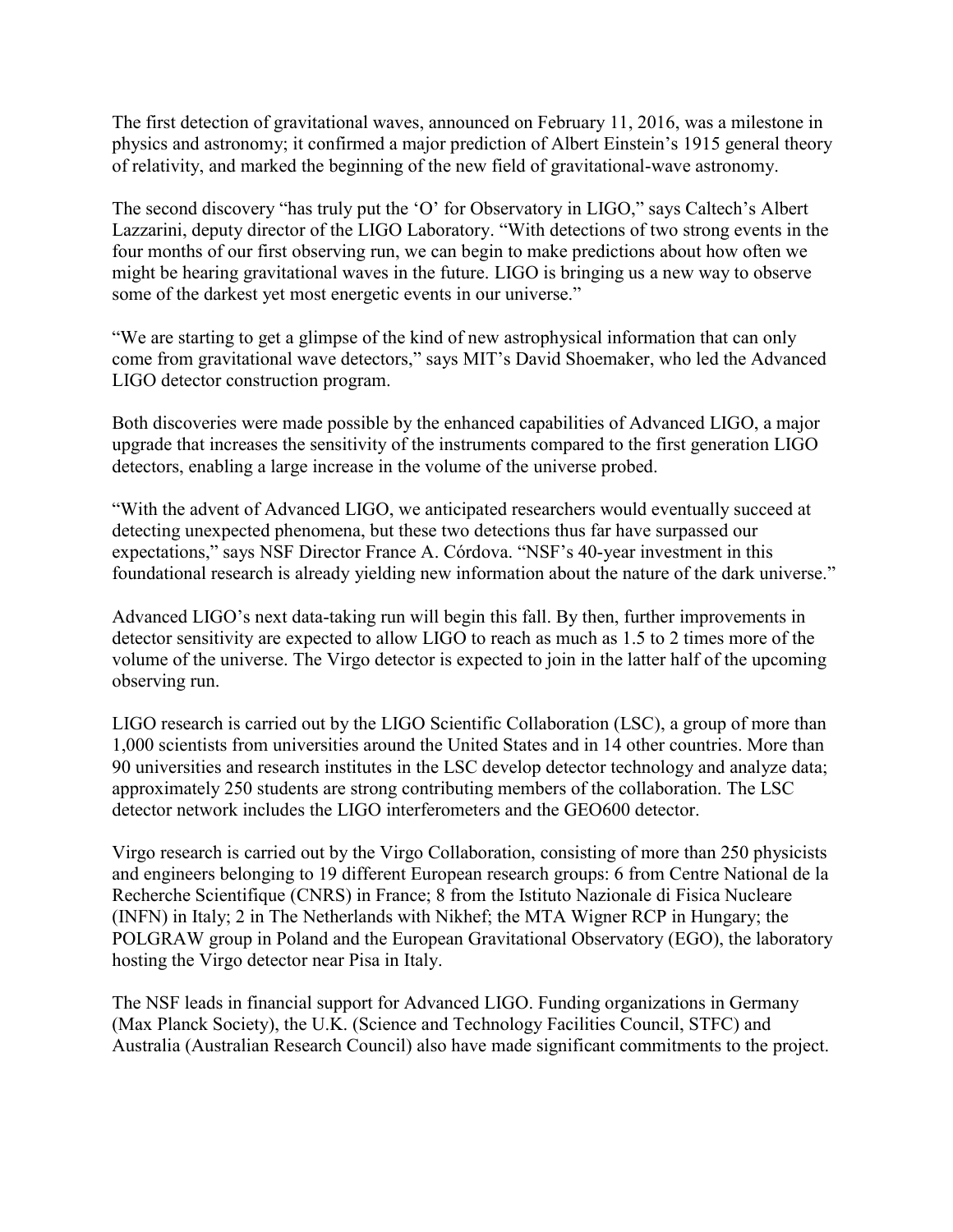Several of the key technologies that made Advanced LIGO so much more sensitive have been developed and tested by the German UK GEO collaboration. Significant computer resources have been contributed by the AEI Hannover Atlas Cluster, the LIGO Laboratory, Syracuse University, the ARCCA cluster at Cardiff University, the University of Wisconsin-Milwaukee, and the Open Science Grid. Several universities designed, built, and tested key components and techniques for Advanced LIGO: The Australian National University, the University of Adelaide, the University of Western Australia, the University of Florida, Stanford University, Columbia University in the City of New York, and Louisiana State University. The GEO team includes scientists at the Max Planck Institute for Gravitational Physics (Albert Einstein Institute, AEI), Leibniz Universität Hannover, along with partners at the University of Glasgow, Cardiff University, the University of Birmingham, other universities in the United Kingdom and Germany, and the University of the Balearic Islands in Spain.

Media Contacts:

## **MIT**

Kimberly Allen Director of Media Relations Deputy Director, MIT News Office 617-253-2702 (office) 617-852-6094 (cell) [allenkc@mit.edu](mailto:allenkc@mit.edu)

### **Caltech**

Whitney Clavin Senior Content and Media Strategist 626-390-9601 (cell) [wclavin@caltech.edu](mailto:wclavin@caltech.edu)

## **NSF**

Ivy Kupec Media Officer 703-292-8796 (Office) 703-225-8216 (Cell) [ikupec@nsf.gov](mailto:ikupec@nsf.gov)

### **LIGO Scientific Collaboration**

Mimi LaValle External Relations Manager Louisiana State University 225-439-5633 (Cell) [http://mlavall@lsu.edu](mailto:http://mlavall@lsu.edu)

### **EGO–European Gravitational Observatory**

Séverine Perus Media Contact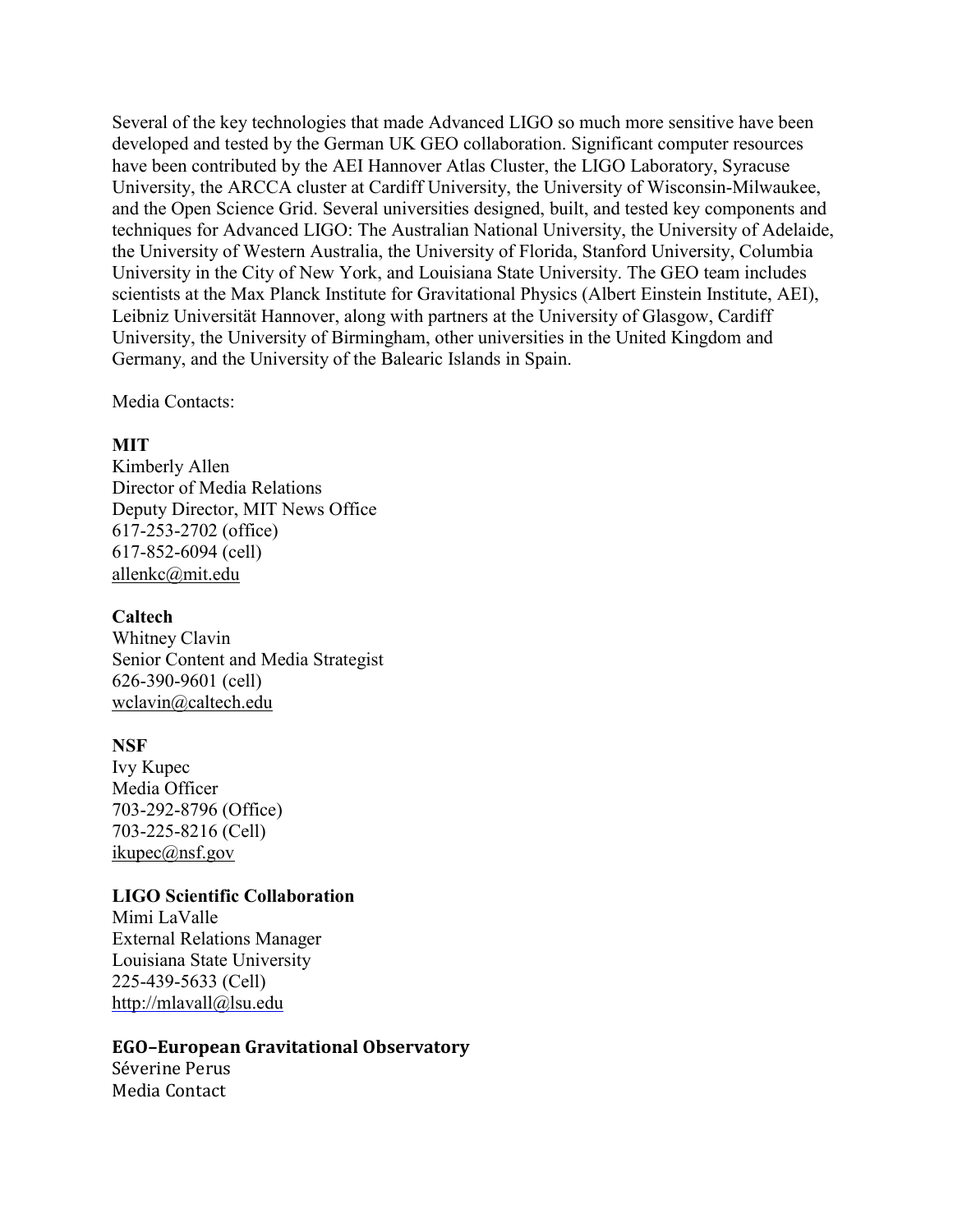[severine.perus@ego-gw.it](mailto:severine.perus@ego-gw.it) Tel +39 050752325

*Additional press contacts for help arranging interviews include:*

#### **GEO**

Susanne Milde Phone +49 331 583 93 55 Mobile: +49 172 3931349 [milde@mildemarketing.de](mailto:milde@mildemarketing.de)

**UK Science and Technology Facilities Council** Terry O'Connor +44 1793 442006 +44 77 68 00 61 84 (Cell) [terry.o'connor@stfc.ac.uk](mailto:terry.o)

#### **Max Planck Institute for Gravitational Physics**

Benjamin Knispel Press Officer +49 511 762 19104 [benjamin.knispel@aei.mpg.de](mailto:benjamin.knispel@aei.mpg.de)

#### **CNRS -France**

Véronique Étienne Communication Office [Veronique.ETIENNE@cnrs-dir.fr](mailto:Veronique.ETIENNE@cnrs-dir.fr) Tel. +33 1 44965137

Ana Poletto [apoletto@admin.in2p3.fr](mailto:apoletto@admin.in2p3.fr) Tel.+33 1 44964760

#### **INFN-Italy**

Antonella Varaschin Communication Office [antonella.varaschin@presid.infn.it](mailto:antonella.varaschin@presid.infn.it) Tel. +39 349 53 84 481

Eleonora Cossi [eleonora.cossi@presid.infn.it](mailto:eleonora.cossi@presid.infn.it) Tel. +39 345 29 54 623

**Nikhef Institute – The Netherlands** Vanessa Mexner Communication Office